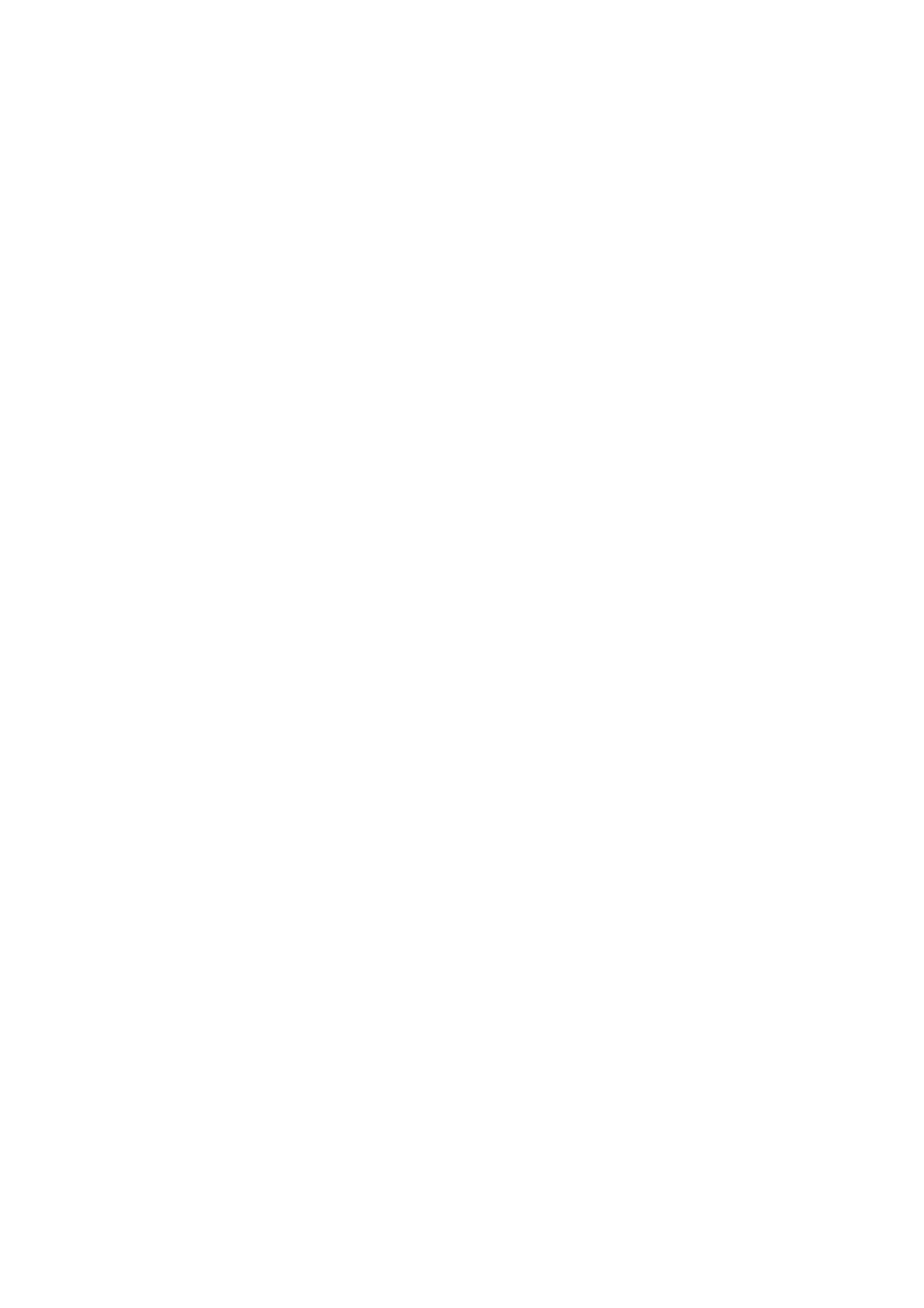# THE SPURIOUS "EXPEDITIO IVDAEAE" UNDER TRAJAN1

#### 1. The situation in the East

In the spring or early summer of A.D. 117 Trajan sent one of his foremost generals, the Mauretanian cavalry commander Lusius Quietus, to Judaea as governor.2 Since A.D. 115 the Jews of the Diaspora had been rebelling all over the East, in Cyrene, in Egypt, in Cyprus and in Mesopotamia, at the same time when Rome was engaged in Trajan's great Parthian war.3 But what went on in Palestine proper at that time? One might expect that Jews in their homeland would have taken up arms as well, as they were to do some fifteen years later in A.D. 132 under Bar Kochba, and that one reason for sending Quietus to Judaea was to quell an insurrection. But oddly enough, there is no clear ancient evidence on this, and it has long been thought that no fighting took place in Judaea, or that it was on a very limited scale.4 However, research of the last decades has turned up various bits of information, and today one quite often encounters the opinion that war-operations went on in Judaea as well.<sup>5</sup>

This question might have some wider implications, because it has some bearing on the explanations for the rebellion of the Jews of the Diaspora - to mention one: if the rebellion is seen as a national movement,6 it would seem awkward that there was no co-ordination with the Jews in the homeland.

Among the evidence presented in favour of warfare in Judaea are many recently found inscriptions mentioning the presence of various military units during the end of, or shortly after,

<sup>1</sup> My sincere thanks are due to W. Eck, F. Millar, S. Panciera, H. Solin, and M.P. Speidel for their comments on earlier drafts of this paper. Naturally, errors and shortcomings are my own.

<sup>2</sup> Cass. Dio 68,32,5; see e.g. M. Pucci, La rivolta ebraica al tempo di Traiano, Pisa 1981, 104f.

<sup>3</sup> See the treatment in E. Schürer, The History of the Jewish People in the Age of Jesus Christ (175 B.C. - A.D. 135) I (English version rev. and ed. by G. Vermes & F. Millar), Edinburgh 1973, 529-34. The monograph by Marina Pucci (see n. 2) is entirely devoted to this question. I follow the chronology generally accepted. It has recently been challenged in an interesting paper by T.D. Barnes, "Trajan and the Jews", JJS 40, 1989, 145-62, who argues that the rebellion did not start until A.D. 116, and that it began in Mesopotamia.

<sup>&</sup>lt;sup>4</sup> Cf. Schürer (above n. 3), 533: "Palestine does not seem to have been involved to any great extent in the revolt, but there is scattered evidence to suggest that real uppheavals took place there and had to be repressed" and p. 534: "But it can hardly have come to real war. Otherwise our sources would say something about it". For limited warfare see also E.M. Smallwood, "Palestine ca. A.D. 115-18", Historia 11, 1962, 500-10; eadem, The Jews under Roman Rule, Leiden 1976, 421f.; and M. Mor, "The Roman Army in Eretz-Israel in the Years A.D. 70-132" in Ph. Freeman & D. Kennedy (eds.), The Defense of the Roman and Byzantine East, BAR IntS 297,ii, 1986, 579. Similarly also Barnes (above n. 3), 159f., who assumes that Judaea had a two legion garrison already before Trajan's war, which explains why no real rebellion was possible (based on W. Eck, "Zum konsularen Status von Judaea im frühen 2. Jh.", BASP 21, 1984, 55-67).

<sup>5</sup> See Pucci (above n. 2), 104-19 with bibliography; see also some of the works referred to in n. 8.

<sup>6</sup> Such an explanation is given by G. Alon, The Jews in their Land in the Talmudic Age II (ed. and transl. by G. Levi), Jerusalem 1984, 413. 429; a similar mention also in A. Fuks, "Aspects of the Jewish Revolt in A.D. 115-17", JRS 51, 1961, 104.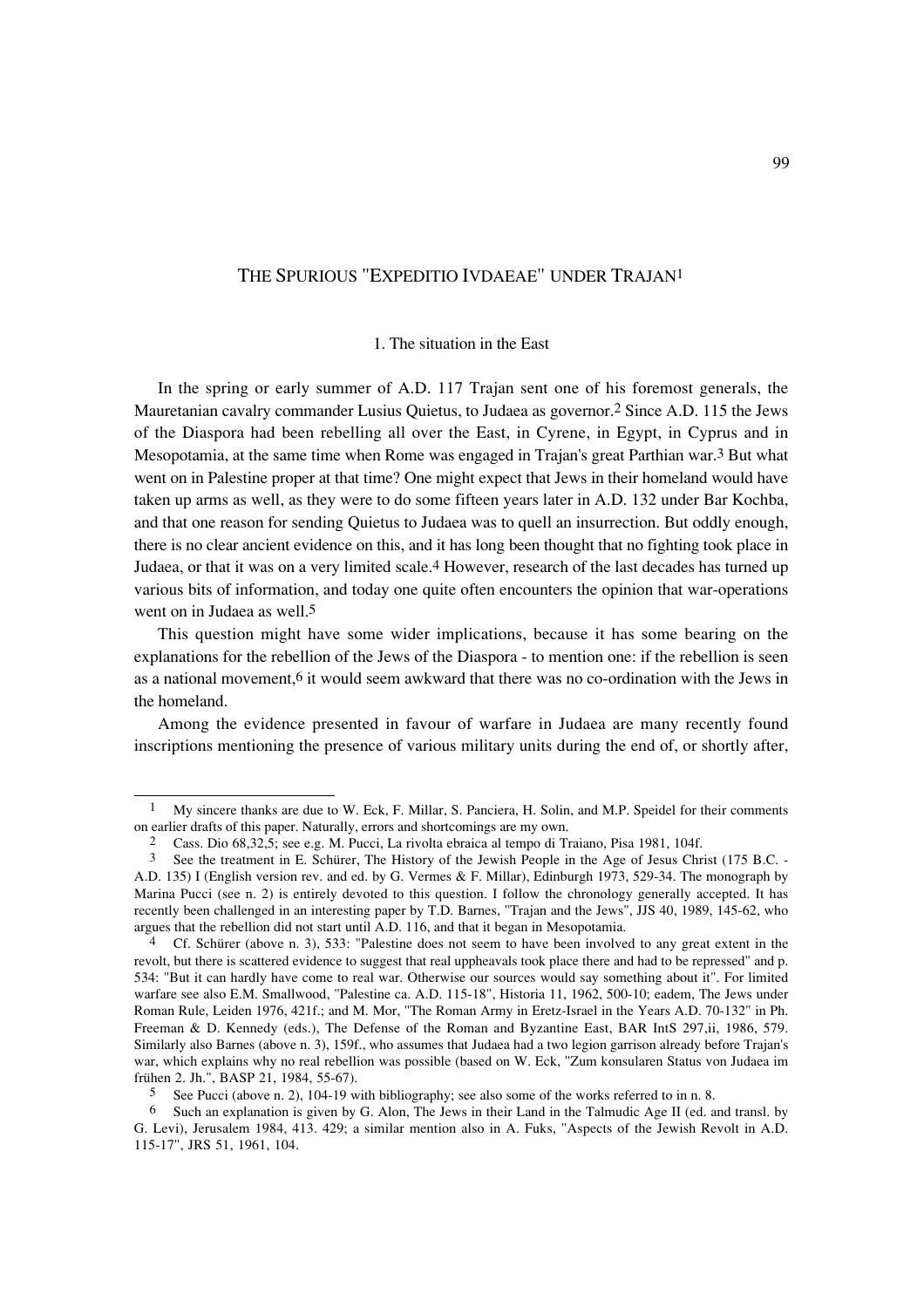Trajan's reign.7 But as such they are hardly enough to show that there was a military campaign in Judaea, and so far no unequivocal evidence for a military campaign under Lusius Quietus has been produced.8

#### 2. A man from Rome engaged in an "expeditio Iudaeae"

One inscription does however mention a campaign in Judaea which might belong under Trajan (contrary to the other epigraphical cases of *expeditio Iudaica* or the like, which can all be dated to either the First Jewish War or to Hadrian's campaign9). The inscription comes from Sardinia and has been known since its first publication in 1929 (NSA, p. 103f., whence AE 1929,167). For a long time considered lost, it was recently rediscovered and edited with interesting alterations of the reading:10

*L. Tettius Crescens / domo Roma / vix. ann.* (vacat) */ expeditionib. interfui(t) / Daciae bis Armeniae / Parthiae et Iudaeae / se vivo sibi fec.*

The first to draw attention to this inscription was G. Alon, who thought that since Crescens had been fighting in Dacia under Trajan - the enumeration of the military campaigns makes it certain that the man had lived at the beginning of the second century - he had been enrolled in A.D. 105 at the latest (Alon did not know that Crescens in fact had participated also in the first Dacian war.) When the war against Bar Kochba broke out in A.D. 132, Crescens would have had at least 25 years of service on his record. Alon considered such a length of service unlikely, and therefore suggested that *expeditio Iudaeae* should refer to an earlier campaign under Trajan.<sup>11</sup> A decade ago

<sup>7</sup> For a summary see now B. Isaac, The Limits of Empire. The Roman Army in the East, Oxford 1990, 427-35 Appendix I: Roman army sites in Judaea. New evidence keeps turning up; see R. Last & A. Stein, "Ala Antiana in Scythopolis. A New Inscription from Beth-Shean", ZPE 81, 1990, 224-28.

<sup>&</sup>lt;sup>8</sup> The interpretation depends on the very vexed ongoing debate regarding the collocation of the legions in the East during the first three decades of the II century. A starting point is provided by Schürer (above n. 3), 547f. and M.P. Speidel, "The Roman Army in Arabia", ANRW II.8, 1977, 687-730 (= Roman Army Studies I, Amsterdam 1984, 229ff.); for the more recent discussion see D. Kennedy, "'Legio VI Ferrata': the Annexation and Early Garrison of Arabia", HSPh 84, 1980, 283-309 (but the reading of one crucial inscription has now been proved wrong, cf. P.- L. Gatier, Inscr. Grecq. et Latines de la Syrie XXI,2, Paris 1986, 31f., no. 3); M. Mor, "Two Legions - the Same Fate? (The Disappearance of the Legions IX Hispana and XXII Deiotariana)", ZPE 62, 1986, 267-78; idem (above n. 4), 575-602 which also provides a comprehensive bibliography; K. Strobel, "Zu Fragen der frühen Geschichte der römischen Provinz Arabia und zu einigen Problemen der Legionsdislokation im Osten ...", ZPE 71, 1988, 251-80.

<sup>9</sup> E. De Ruggiero, Diz.Epi II.3, 1922, 2192 s.v. "expeditio"; the four occurrences of *expeditio Iudaica* are all safely dated to Hadrian.

<sup>10</sup> G. Sotgiu, "L'Epigrafia latina in Sardegna dopo il C.I.L. X e l'E.E. VIII", ANRW II.11.1, 1988, 560 nr. A 57 (with pl. II.1). It had been reedited before, on the basis of the reading of the discoverer A. Taramelli, in G. Sotgiu, Iscrizioni latine della Sardegna I, Padova 1961, 49 no. 57 . Earlier the name of the deceased was given as Bettius Crescens, and the bis of the *exp. Daciae* was not mentioned*.*

<sup>11</sup> Alon (above n. 6), 417f. He was right in maintaining that the expression *expeditio Iudaeae* must be taken in the geographical sense, and not the ethnic. If the latter were true, the text could refer to an expedition against e.g. the Jews in Cyrenaica or Egypt. But to judge from the epigraphic evidence, when the fighting in Africa was meant, *tumultus Iudaicus* was the term used, cf. AE 1974,669a. 670. 672. Recently on the meaning of *expeditio* when used in a military context, see G. Alföldy, Römische Heeresgeschichte, Amsterdam 1987, 479-81.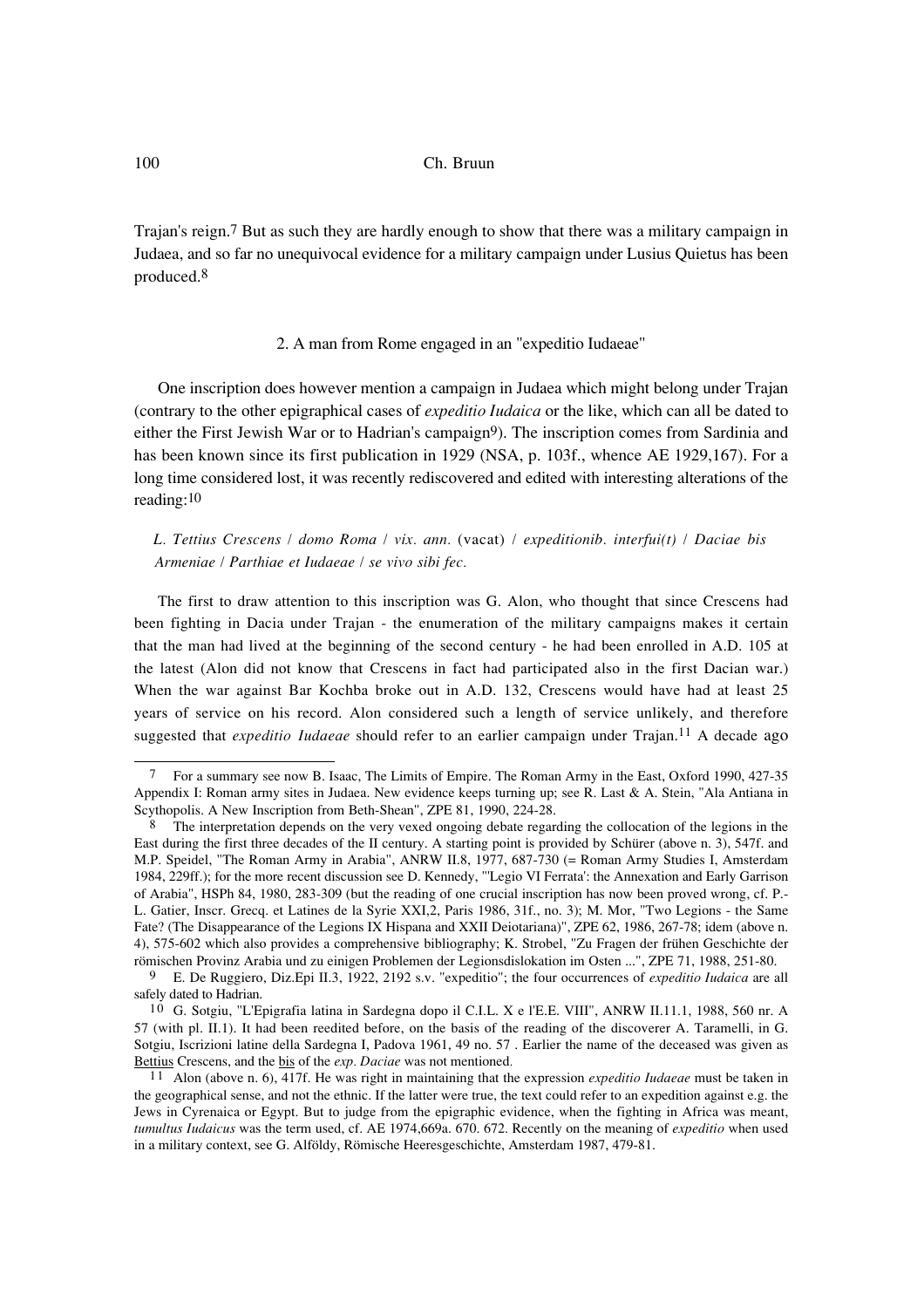this argument was taken up by Marina Pucci, who actually regarded this inscription as the strongest proof for the existence of a Judaean war under Trajan.12

# 3. Was Tettius Crescens really a soldier?

The potentially crucial epitaph of Tettius Crescens is worth some further attention. Firstly, we must ask whether Tettius Crescens can be considered a soldier at all. He is not mentioned in any of the large inventories of legionaries by G. Forni or J.C. Mann,13 nor, with one recent exception,14 in any other work dealing with the Roman army known to me, but one could of course surmise that he has escaped the attention of scholars dealing with the Roman army because no familiar catchword like *veteranus*, *miles*, etc. appears in the inscription. Thus, his absence from comprehensive works on Roman soldiers does not necessarily mean that he has been considered a non-military man by authorities in the field.

Instead, as proof of his military status one might point to the funerary monument, and the description given thereof by the first editor Taramelli:15 "nel centro ha scolpita in altorilievo un'aquila legionaria ad ali aperte". But such a relief does not prove much when it comes to determinating the status of the deceased, since the eagle is one of the most common symbols in Roman funerary art, and in most cases refers only to the apotheosis.16 Admittedly, the eagle sometimes appears in connection with the burial of soldiers, and there it should perhaps be given a martial meaning.17 Nevertheless, generally speaking, the eagle in itself is not proof enough that the deceased had been a soldier.

When discussing Crescens' hypothetical military status, one interesting feature in the inscription might be worth examining closer, notably a feature that was left out by Pucci when she cited the inscription as proof for her theory.18 This feature is the mention of his origin: DOMO ROMA. Soldiers from the city of Rome are very rare during the Empire,19 understandably so since

<sup>12</sup> Pucci (above n. 2), 112. 116.

<sup>13</sup> G. Forni, Il reclutamento delle legioni da Augusto a Diocleziano, Milano 1953; idem, "Estrazione etnica e sociale dei soldati delle legioni nei primi tre secoli dell'impero", ANRW II.1, 1974, 339-91; J.C. Mann, Legionary Recruitment and Veteran Settlement during the Principate, London 1983.

<sup>14</sup> Y. Le Bohec, La Sardaigne et l'armée romaine sous le Haut-Empire, Sassari 1990, 47. The military status is assumed as a matter of fact. Crescens' inscription is cited in a slightly incorrect version on p. 122.

<sup>15</sup> A. Taramelli in NSA 1929, 103; for a photograph see now pl. II in Sotgiu's paper in ANRW II.11.1.

<sup>16</sup> See e.g. H.P. L'Orange in EAA 1, 1958, 489-97 s.v. "Apoteosi". An interesting collection of funerary sculpture is provided, vid photos, in Museo Nazionale Romano I.7,1, Roma 1984 (ed. A. Giuliano). An eagle appears 14 times, only twice for soldiers (I.6 and V.28w), twice in a dedication by the *equites singulares* (III.6-7), but 4 times for women (II.10; IV.15; V.23; VII.29), 3 times for imperial slaves and freedmen (IV.3; VII.5; VII.10), once for another civilian (V.27) and twice without text (IV.7 and V.2).

<sup>17</sup> As for the frequence of the eagle in military funerary art, one can point to e.g. Cl. Franzoni, *Habitus atque habitudo militis*. Monumenti funerari di militari nella Cisalpina Romana, Roma 1987, who presents 71 monuments (some of them fragmentary). In no case do we find an eagle with a symbolic meaning (in two cases *aquiliferi* carry the eaglestandard, plates III.2 and XVII,1). Cf. also n. 31 below, where an eagle is represented in the funerary monument of a man, now thought by Speidel not to have been a soldier.

<sup>18</sup> Pucci (above n. 2), 112 n. 399.

<sup>19</sup> J.F. Gilliam, "The Veterans and 'praefectus castrorum' of the 'II Traiana' A.D. 157", AJPh 77, 1956, 363 = Roman Army Papers, Amsterdam 1986, 149; also P.A. Brunt, The Fall of the Roman Republic and Related Essays,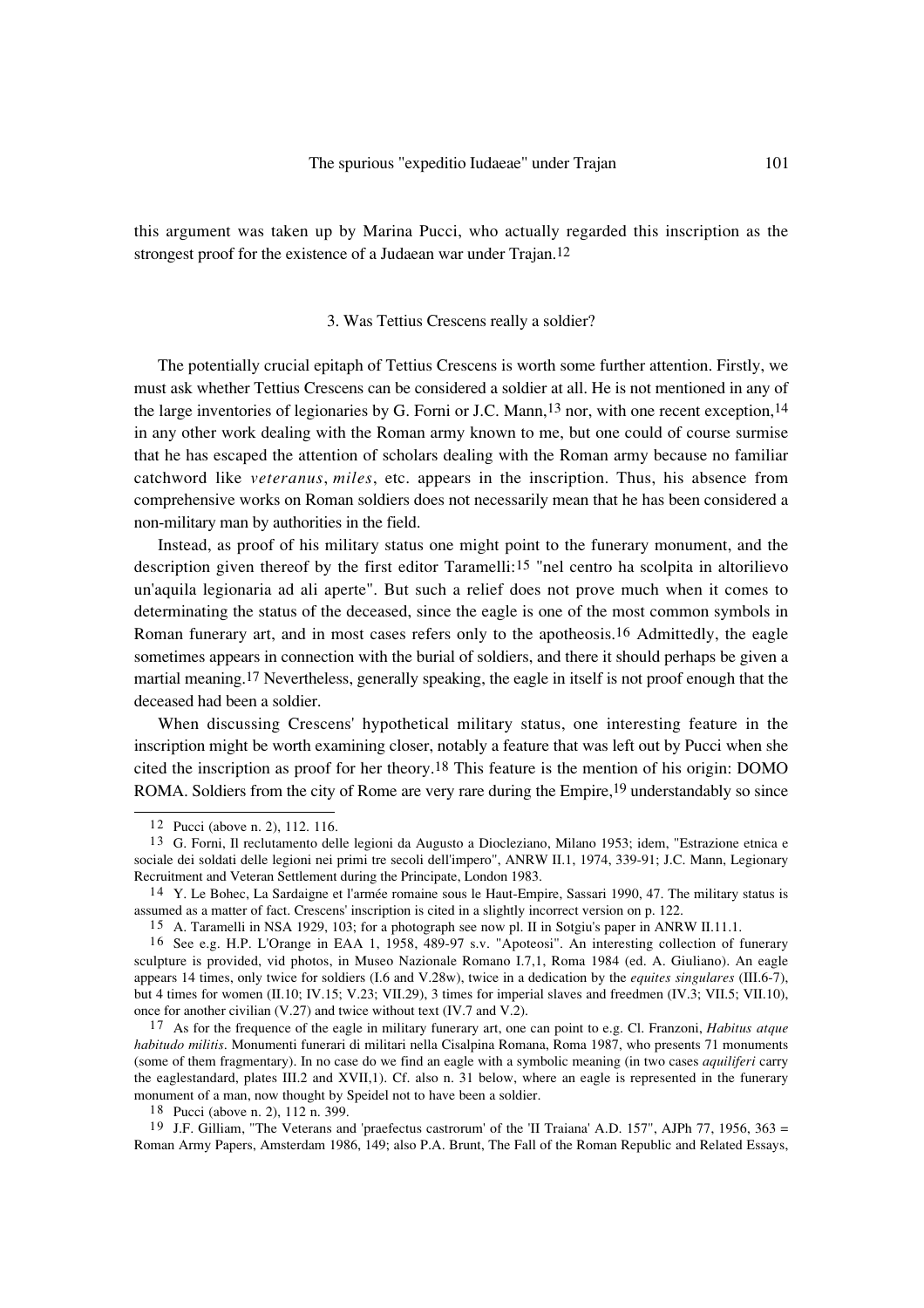the capital must have provided many more attractive ways of earning one's living than enlistment in the army.

Admittedly, it has been concluded by J.C. Mann (followed by others) that men from Rome were enlisted under very special circumstances, e.g. during a civil war, or when new legions were formed in view of a larger campaign.20 Two new legions were actually formed under Trajan, the II Traiana and the XXX Ulpia, but they were both set up between the Dacian wars.21 Therefore, Tettius Crescens cannot have been enrolled in any of these legions, at least not when he enlisted for the first time, as he mentions the first Dacian war in his inscription. He can of course have been enrolled as reinforcement for an existing legion.

To another feature of Tettius Crescens' hypothetical service one can perhaps attach more importance, after the new reading of the inscription, namely its duration. If he fought in the Bar Kochba war, we must calculate a time of service closer to 30 years (from A.D. 102 to A.D. 132, or even longer). The official length for ordinary legionary service was 20 years, but in fact 25 years was more commonly the rule. Service-lengths of 30 years or more are also recorded.22

Another possibility is that Tettius Crescens had been serving in one of the units in Rome, the *praetoriani* or the *urbaniciani,* the former unit certainly the more likely one.23 We know that the praetorians took part in all the campaigns under Trajan.24 Moreover, it is in the praetorian cohorts that we find most of the men of urban origin doing military service during the Empire,25 understandably so, since to serve there was clearly a privilege, both because of the higher pay and the shorter service.26 If Tettius Crescens had been a soldier and a praetorian, his service would

Oxford 1988, 253f.; Forni, Il reclutamento (above n. 13), gives among 73 identified legionaries from Italy under the Flavians and Trajan, just one from Rome (D 9107 = CIL III 14214,II,b,2). In Forni's additional paper in ANRW II.1, 1974, 371 no others are mentioned (but three soldiers from Rome among 20 Italians are added, recruited under Hadrian, ibid. 374f.).

<sup>20</sup> J.C. Mann, "The Raising of New Legions during the Principate", Hermes 91, 1963, 483-89, cf. Forni, ANRW II.1, 1974, 381f. and H. Devijver, ANRW II.1, 1974, 458.

<sup>21</sup> Much discussion has been going on about the date for the founding of the two new legions. See most recently Strobel, ZPE 71, 1988, 270f. with bibliography (and idem, Untersuchungen zu den Dakerkriegen Trajans, Bonn 1984, 97-99. 331) who advocates A.D. 103. In any case it seems excluded that they could have been set up in time for the first Dacian war.

<sup>22</sup> See Forni, Il reclutamento (above n. 13), 143 and Forni, ANRW II.1, 1974, 359.

<sup>23</sup> Of 148 soldiers from the first two centuries for which the origo is known, nine are from Rome; see H. Freis, Die cohortes urbanae, Köln 1967, 53. But we do not know whether the *urbaniciani* were present both in Dacia and in the East under Trajan; see Strobel, Dakerkriege (above n. 21), 104 for a possible presence in Dacia. Freis mentions nothing about any participation in military expeditions.

<sup>24</sup> Strobel, Dakerkriege (above n. 21), 103f. states that also *evocati* and *equites singulares* took part; F.A. Lepper, Trajan's Parthian Wars, London 1948, 178 for the Eastern wars.

<sup>25</sup> A. Passerini, Le coorti pretorie, Roma 1939, 148-56 lists 15 praetorians from Rome out of altogether 838 from the Italian peninsula during the first two centuries.

<sup>26</sup> Passerini (above n. 25), 100-130 passim. An appointment with the praetorians was probably easier to obtain for residents in Rome who had the opportunity to form the necessary liaisons for entering service. Patronage certainly played a role for men enlisting in the Roman army; cf. G. Watson, The Roman Soldier, Bristol 1969, 37f. and a possible case put forward by Chr. Bruun, Arctos 22, 1988, 29. New evidence is presented and discussed by M.P. Speidel & R. Seider, "A Latin papyrus with a recruit's request for service in the auxiliary cohorts", JEA 74, 1988, 242-44.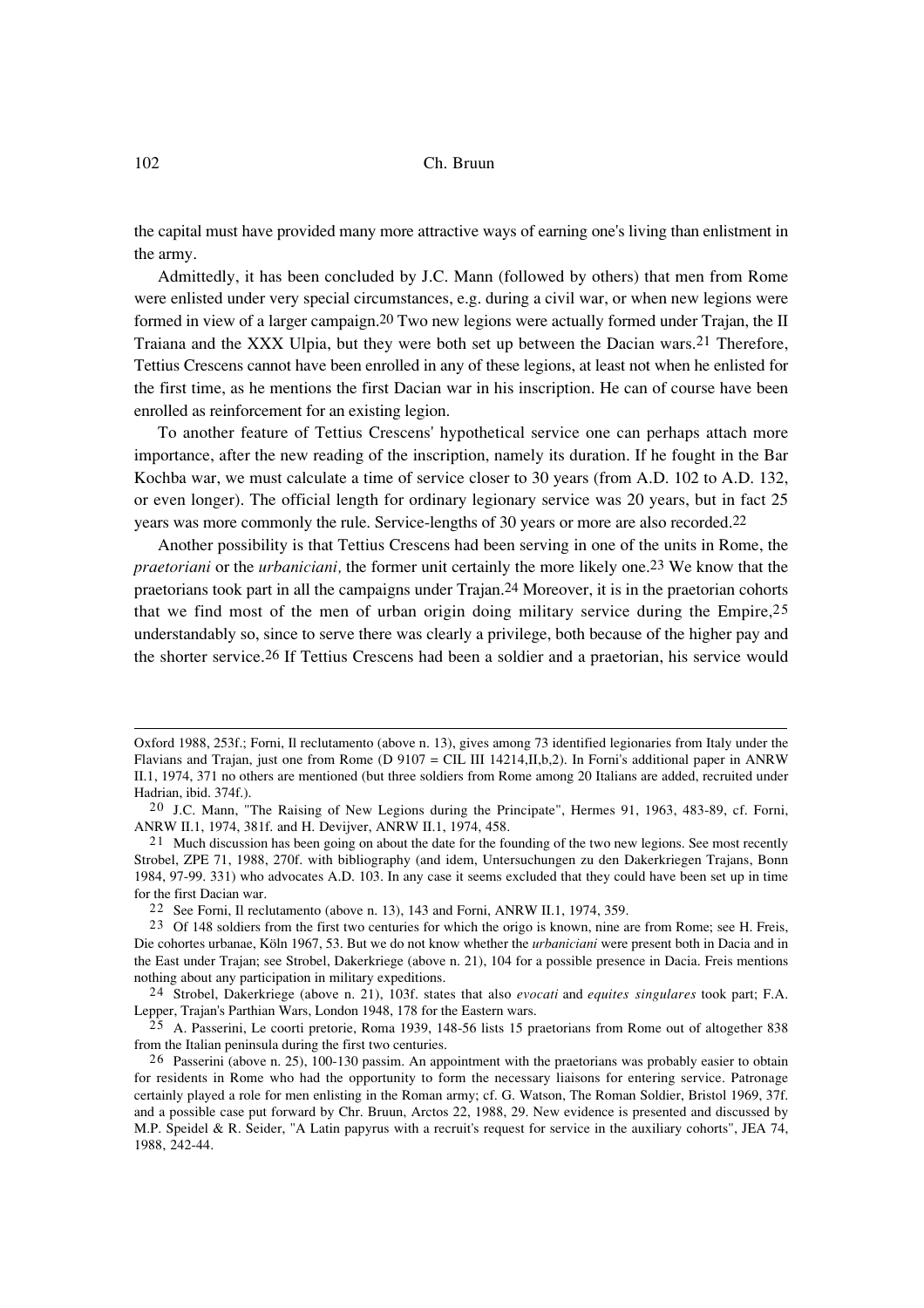have been limited to 16 years, in which case his *expeditio Iudaeae* should fall well before A.D. 132 (provided his career was not continued as e.g. *evocatus*).27

# 4. More likely: Tettius Crescens was a non-military man

How much importance can be attached to the omission of any unit of service and rank in the inscription? Admittedly, we know of soldiers who were not very detailed in describing their military career, but were content just to give their status as *veteranus*.28 But clearly such cases constitute a small minority of all known soldiers; the pattern indeed seems to be that whenever a soldier had a tombstone erected, his service achievements were recorded.29

We can also point to cases where soldiers have preferred to describe their military career with more fantasy than that involved in the usual formulas, and so for instance have named the places they visited instead of the units in which they served - the fourth-century case of Aurelius Gaius, recently discovered, is of course the best example.30 All the same, the wording of the inscription from Sardinia raises the question whether we are not in fact dealing with a non-combatant participant in the wars of Trajan; at least it might be an aspect worth investigating.

We can be certain that Rome's armies, like all armies everywhere, were accompanied by a number of civilians and semi-civilians. One large group consisted in the camp-followers, servants and others who assisted the army on campaign. The Roman camp-followers were called *lixae* or *calones*; only a very limited number of such persons are known from inscriptions,31 but their numbers undoubtedly run into the thousands during a major campaign. Among them there were both slaves, freedmen and presumably some freeborn.32 Occasionally we can spot such a campfollower in circumstances where the actual position must be deduced from the context, like in the

<sup>27</sup> The two longest terms of service mentioned by Passerini (above n. 25), 126 are of 26 respectively 28 years (CIL VI 2428 and 2534).

<sup>28</sup> The expression *veteranus Aug(usti)* is the most common, as can be seen for instance from the indices of l'Année Épigraphique.

<sup>29</sup> This assumption cannot of course be proven, and it is not difficult to point at noncommittal epitaphs of persons, for whom it is assumed that they had really been soldiers; cf. H. Solin, Arctos 24, 1990, 124f. on A. Alfidius Olussa in RIB 9: "wahrscheinlich ein Soldat".

<sup>30</sup> For Aurelius Gaius who during his service under Diocletian visited 23 provinces and dioceses as mentioned on his tombstone, see AE 1981,777. Other cases were military personnel mention the geographical extension of their service are e.g. D 2888: ... *scribae cl. pr. Mis. hic Epheso in munere missus defunctus est et ibi ... situs est*; D 9477 = MAMA VIII, 522 (reedited by M.P. Speidel & J. Reynolds, Epigr. Anat. 5, 1985, 31-35) where a soldier of the leg. I Parthica stresses that he had been stationed "by the river Tigris". Further examples are given by Speidel & Reynolds 34f.

<sup>31</sup> For the very poor epigraphic evidence see G. Barbieri in Diz.Epi IV, 1964, 1426f. s.v. "lixa". A new case has possibly been turned up by M.P. Speidel, "Lixa of the Third Thracian Cohort in Syria", ZPE 38, 1980, 146-48 + Addendum, ZPE 42, 1981, 272 = Roman Army Studies I, Amsterdam 1984, 203-07: M. Titius, *lixa coh. III Tracum Syriac.* from the early I century (Lixa could also be a cognomen). A new discovery, one L. Freius L. l. Faustus, *lixa leg. V Macedonicae*, has recently been presented by R. Ivanov, ZPE 80, 1990, 131-36. For *calones* see the brief treatment in RE III (1899) 1362 (v. Domaszewski).

<sup>32</sup> See K.-W. Welwei, Unfreie im antiken Kriegsdienst III, Stuttgart 1988, 81-112 and M.P. Speidel, "The Soldiers' Servants", AncSoc 20, 1989, 239-47. Among the literary evidence see e.g. Tac. hist. 2,71,1 *calonum numerus amplior* (sc. *quam sexaginta milia armatorum*).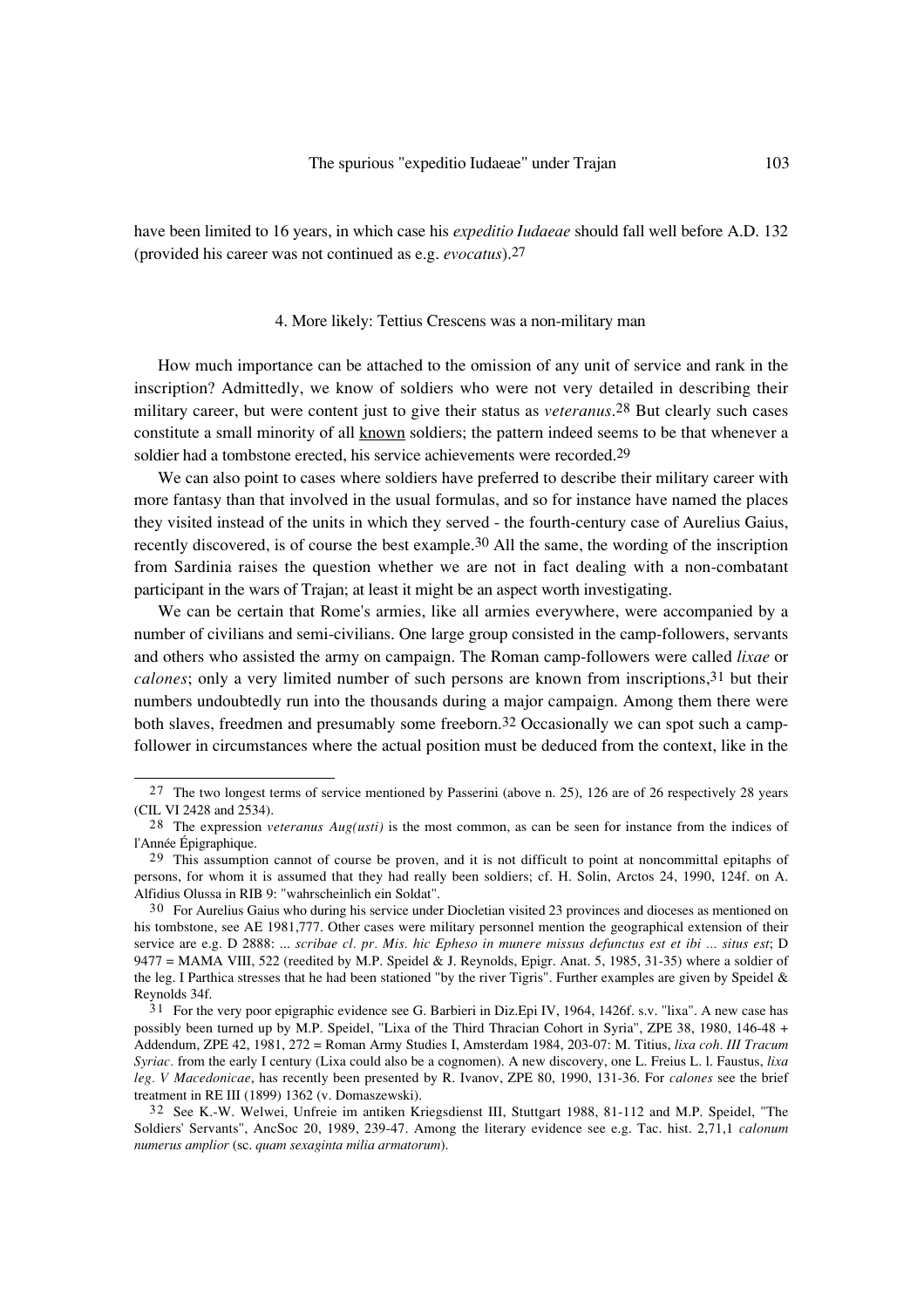# 104 Ch. Bruun

wellknown funerary epigram from Noviodunum, where it is described how an *alumnus* of the praefect Postumus followed his patron to many postings in the empire.33 This inscription exemplifies the fact that among civilians also it was common to let inscriptions tell about travels and voyages, the one feature which is so conspicuous about Tettius Crescens' epitaph.34

Other categories of persons who may have followed the Roman army without being part of the fighting forces include various kinds of *mercatores* and *negotiatores.* We cannot prove that our L. Tettius Crescens was such a man, but many Lucii Tettii are found engaged in business activities. This was so already in the Augustan age.35

Inscriptions from Rome do not tell us much about Lucii Tettii,36 but in some other places we find people bearing this family name engaged in various kinds of economic activities. In Bologna there is a L. Tettius L. l. Philarg(yrus) who appears as *caligarius* together with two other artisans (D 7676 = AE 1896,114); near Luna a large inscription of a *collegium fabrum tignuariorum* mentions L. Tettius Apollonius and L. Tettius Glycon both as *medici* and *decuriones* (D 7227 = CIL XI 1355a); and outside Italy, in Arles, the oculist L. Tettius Sabinianus is found (AE 1902,52). Finally, recent finds from Britain and Ostia have turned up amphorae of Flavian date from Antipolis (Antibes) with the name L. Tettius Africanus.37

One group of *mercatores* or *negotiatores* could be particularly listed, namely the slavemerchants. We have next to no evidence for their existence in epigraphical sources from the Empire, yet they must have existed. It has been surmised that slave-traders might have preferred to point to other aspects of their activity in the documentation left for posterity,38 and a clever euphemism for a slave-trader following the conquering army all over the empire could certainly be "expeditionibus interesse".

<sup>33</sup> AE 1977,762 (now improved by H. Solin, Arctos 15, 1981, 116-21 and idem, Arctos 19, 1985, 198-200; cf. P. Cugusi, Epigraphica 48, 1986, 86-89 and also L. Gamberale, ZPE 77, 1989, 43-54): *[-]stallus alumnus Postumi praef. class. apud fluentum Iberic(um) Romanus infans editus, alumnus castris Martiis, Hibera postquam viderit et Maura longe moenia, nacta quiescit Moesica primaeve pubis indigus, ut verna florum germina vento feruntur Thracio.* It would certainly seem that we here deal with a follower of the *praefectus classis* Postumus, who had the opportunity to visit both Hispania and Africa and the Balkans.

<sup>34</sup> This is particularly common in carmina epigraphica, cf. G. Barbieri, "Una nuova epigrafe d'Ostia e ricerche sugli acrostici", Quarta Miscellanea greca e romana, Roma 1975, 301-403 who presents such an inscription, and on p. 310 a collection of parallels. See also recently H. Leppin, "Zur anonymen Pantomimeninschrift aus Rom", Epigraphica 51, 1989, 29-46 on the inscription of a much-travelled actor (AE 1956,67).

<sup>35</sup> We know of a medium-sized pottery manufacture owned by one L. Tettius in Arretium, while L. Tettius Crito seems to have been manufacuring goods close by Rome. The products marked L. Tettius were exported widely within the empire, but unfortunately no direct link can be established to our L Crescens, since the activity of the L. Tettii seems to have ceased during the last decade B.C.; see the extensive treatment by G. Prachner, Die Sklaven und Freigelassenen im arretinischen Sigillatagewerbe, Wiesbaden 1980, 133-37. See also s.v. "Tettius" in RE VA (1934) 1106 (Münzer).

<sup>36</sup> The index to CIL VI shows that among 28 male Tettii, 5 are Lucii. They are in some cases clearly later than our man, and the inscriptions do not tell us much about their occupations.

<sup>37</sup> See F. Laubenheimer, Amphores romaines et histoire, Coll. EFR 114, Rome 1989, 106f. and AE 1984,618 = Britannia 15, 1984, 344 no. 37. The man was coeval with the presumed brothers L. Tettius Julianus, consul in A.D. 83, and C. Tettius Africanus, *praef. Aeg.*

<sup>38</sup> W.H. Harris, "Towards a Study of the Roman Slave Trade", The Seaborne Commerce of Ancient Rome, eds. J. D'Arms & E. Kopff, MAAR 36, 1980, 117-40 esp. p. 129 for "Notes on Slave-traders". See also the case-study "Aulos Kapreilios Timotheos, Slave Trader" by M. Finley in Aspects of Antiquity (2. ed. 1977), 154-66 (the inscription is also discussed by H. Duchêne, BCH 110, 1986, 513-30).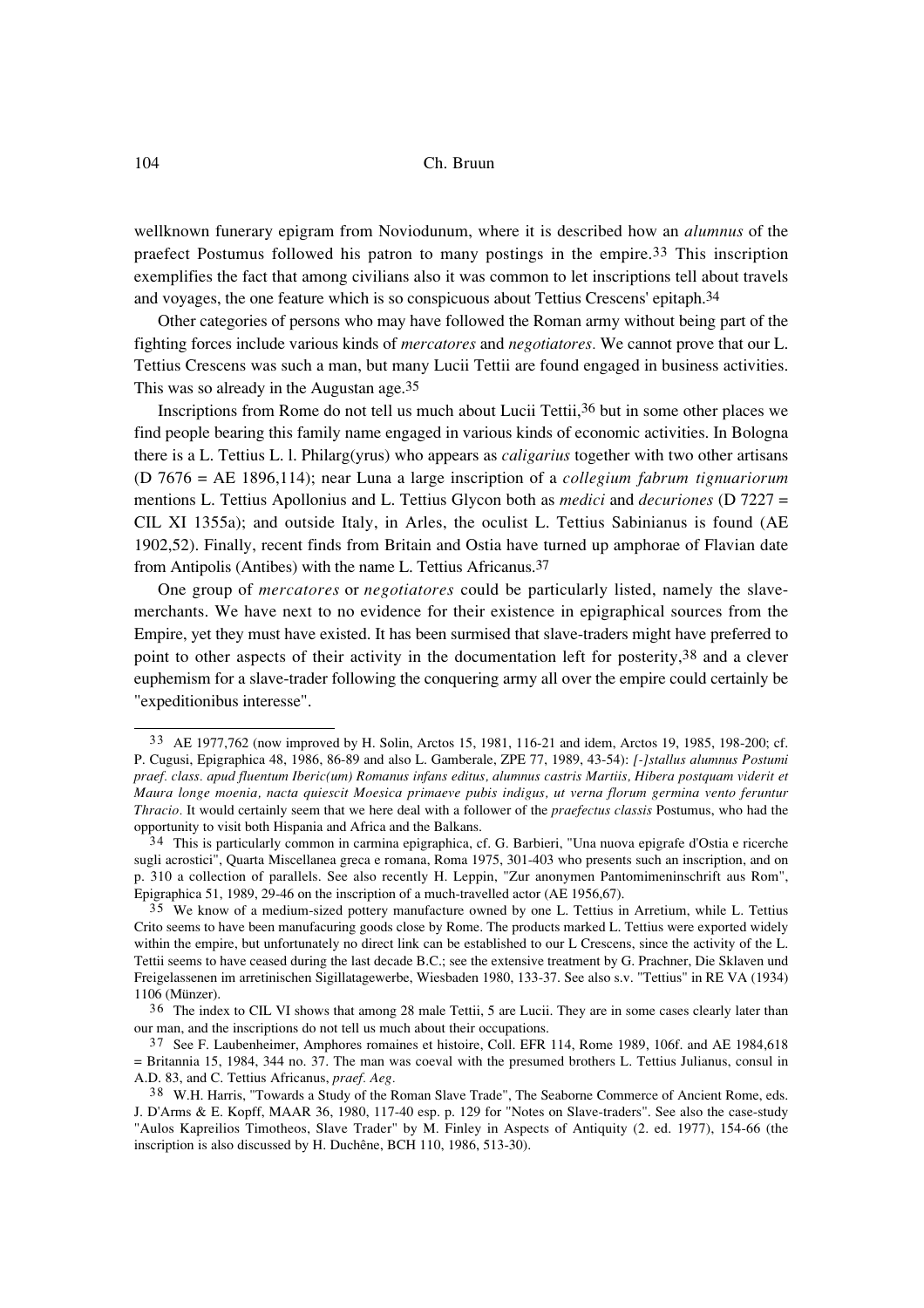## 5. The meaning of "interesse". Civilians participating in "expeditiones"

Is it, then, possible to give the verb *interesse* the particular meaning of "being there", rather than "actively participating"? The original meaning of this verb is to indicate that something "is in between" (e.g. in a temporal or geographical sense). But we also find it in a wider meaning summarized by the ThLL as "de positione - latius i. q. adesse, participem esse, inesse, interdum cum notione adiuvandi".39 Among the references one can point to Tac. ann. 1,76: *cur (Tiberius) abstinuerit spectaculo ipse, varie trahebant; ... quia Augustus comiter interfuisset*. We are of course told that Augustus participated as an onlooker in the gladiatorial show, not as a contender. But the verb is very common, and often undoubtedly indicates direct participation.

Epigraphical parallels are perhaps more relevant in our case, but there seems to be rather few (the word is rarely listed in epigraphical indices). In the CIL VI it appears in four inscriptions, all rather sophisticated, which underlines the special character of the word. In one case we are dealing with an *elogium* for a charioteer from after A.D. 131 (VI 10048), in another case the word appears in a stipulation regarding a *locus* in private ownership (VI 10244 from A.D. 102). In both cases the meaning is "to participate". The same is the case in VI 32329, a fragment of the Acta of the *ludi saeculares* of A.D. 204, and in VI 2066, which is part of the Acta Fratrum Arvalium for A.D. 89. The word *interesse* was used only in this year (twice documented), but even then *adesse* appears as well, and in all the other numerous inscriptions dealing with the Arval Brotherhood *adesse* is always used to denote participation.40

*Interesse* in a military context is known to me from one papyrus only, and even that a rather fragmentary one (dated to ca. 225/250 by R. Fink) where one can barely read *interfuit iteru[m]*, while it is difficult to make sense of the passage.41 Clearly, *interesse* was not commonly used in the Roman army, since if it had been so, we would have found traces in the papyrus material. Therefore it was not a question of military routine when Tettius Crescens used the word in his inscription.

*Expeditio* refers mostly to martial enterprises, but by no means exclusively. It has been concluded that the EXPEDITIO coins issued by Hadrian did not refer to campaigns, but to the emperor's travels around the empire.<sup>42</sup> We also know that civilians as well as military men recorded their participation in *expeditiones*. For instance, the epitaph of one M. Ulpius Symphorus was erected by M. Ulpius Castorus *librarius Arabicus* because the former *expeditionibus duabus Galliae et Syriae secundum fuerat* (D 1684 = CIL VI 8883). Not only do both persons presumably belong to the *familia Caesaris*, but since the inscription refers to Hadrian's travels, we are dealing with non-military operations, at least in Gallia.<sup>43</sup> Other similar cases are known.<sup>44</sup>

<sup>39</sup> See ThLL s.v." intersum", cf. col. 2282f. for this particular meaning.

<sup>40</sup> See W. Henzen, Acta Fratrum Arvalium quae supersunt, Berolini 1874.

<sup>41</sup> R.O. Fink, Roman Military Records on Papyrus, Ann Arbor 1961, 205 no. 53 "Morning Report? Unit Unknown" = P.Mich VII 455a verso = S. Daris, Documenti per la storia dell'esercito romano in Egitto, Milano 1964, 63.

<sup>42</sup> Thus most recently H. Halfmann, Itinera principum, Stuttgart 1986, 43.

<sup>43</sup> See also Halfmann (above n. 42), 109 for the inscription.

<sup>44</sup> See D 1681 = CIL VI 8635 *D. m. Delicatus Augg. adiut. a cognitionib. domnicis obiit in expeditione Germanica ...* and D 1738 = CIL VI 8498 mentioning M. Aurelius Augg. lib. Prosenes *a cubiculo Aug.* who died when *regrediens in urbe ab expeditionibus*.